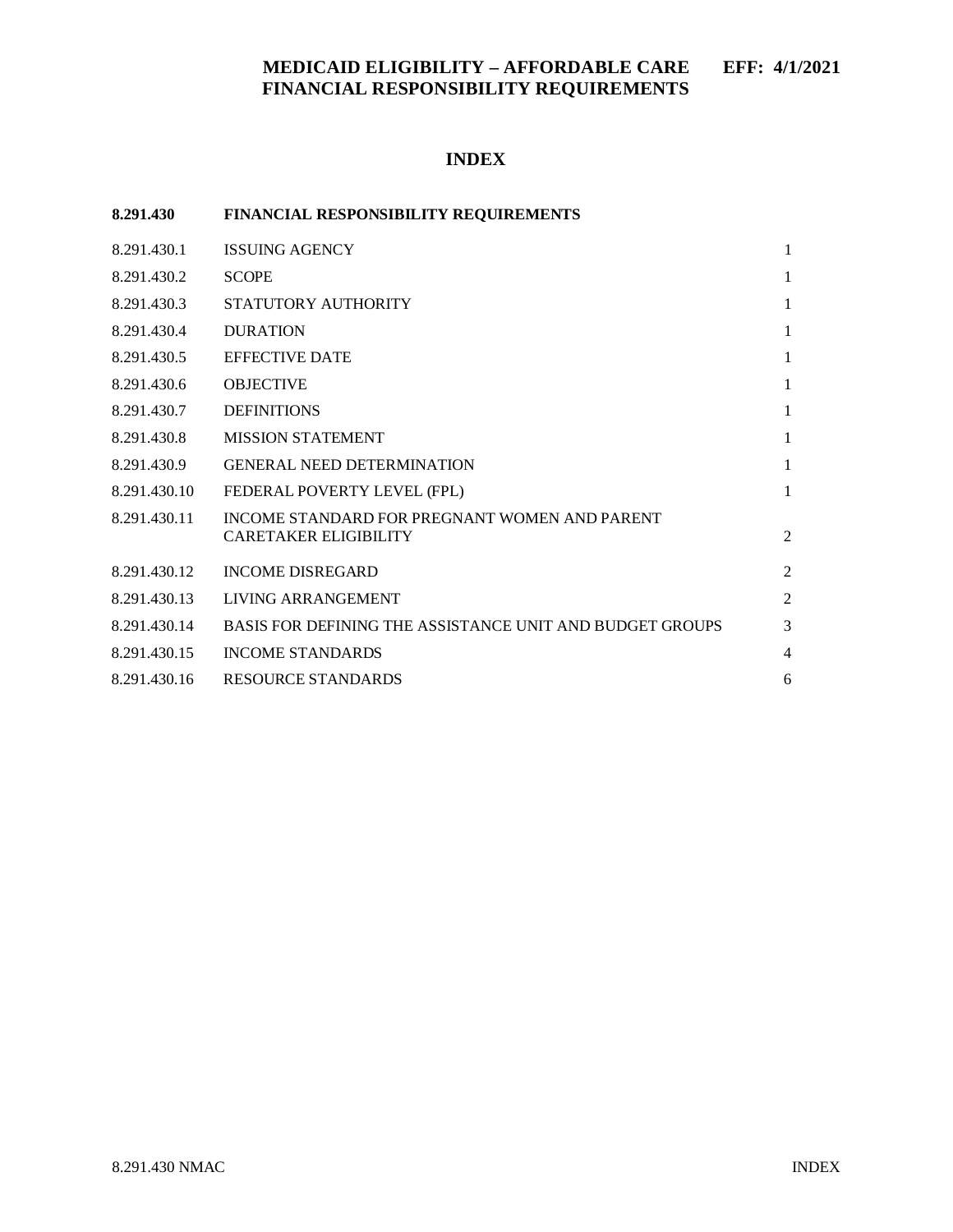#### **TITLE 8 SOCIAL SERVICES CHAPTER 291 MEDICAID ELIGIBILITY - AFFORDABLE CARE FINANCIAL RESPONSIBILITY REQUIREMENTS**

<span id="page-1-0"></span>**8.291.430.1 ISSUING AGENCY:** New Mexico Human Services Department (HSD). [8.291.430.1 NMAC - Rp, 8.291.430.1 NMAC, 11/16/2015]

<span id="page-1-1"></span>**8.291.430.2 SCOPE:** The rule applies to the general public. [8.291.430.2 NMAC - Rp, 8.291.430.2 NMAC, 11/16/2015]

<span id="page-1-2"></span>**8.291.430.3 STATUTORY AUTHORITY:** The New Mexico medicaid program and other health care programs are administered pursuant to regulations promulgated by the federal department of health and human services under Title XIX of the Social Security Act as amended or by state statute. See Section 27-1-12 NMSA et seq.

[8.291.430.3 NMAC - Rp, 8.291.430.3 NMAC, 11/16/2015]

<span id="page-1-3"></span>**8.291.430.4 DURATION:** Permanent.

[8.291.430.4 NMAC - Rp, 8.291.430.4 NMAC, 11/16/2015]

<span id="page-1-4"></span>**8.291.430.5 EFFECTIVE DATE:** November 16, 2015, unless a later date is cited at the end of a section. [8.291.430.5 NMAC - Rp, 8.291.430.5 NMAC, 11/16/2015]

<span id="page-1-5"></span>**8.291.430.6 OBJECTIVE:** The objective of this rule is to provide specific instructions when determining eligibility for the medicaid program and other health care programs. Processes for establishing and maintaining a medical assistance programs (MAP) category of the affordable care eligibility are detailed in the 8.291.400 through 8.291.430 NMAC.

[8.291.430.6 NMAC - Rp, 8.291.430.6 NMAC, 11/16/2015]

<span id="page-1-6"></span>**8.291.430.7 DEFINITIONS:** Refer to 8.291.400 NMAC for detailed descriptions. [8.291.430.7 NMAC - Rp, 8.291.430.7 NMAC, 11/16/2015]

<span id="page-1-7"></span>**8.291.430.8 MISSION STATEMENT:** To transform lives. Working with our partners, we design and deliver innovative, high quality health and human services that improve the security and promote independence for New Mexicans in their communities.

[8.291.430.8 NMAC - Rp, 8.291.430.8 NMAC, 11/16/2015; A/E, 4/1/2016; A, 12/1/2020]

<span id="page-1-8"></span>**8.291.430.9 GENERAL NEED DETERMINATION:** To be eligible for a MAP category of eligibility, an applicant or a recipient must meet specific income standards. [8.291.430.9 NMAC - Rp, 8.291.430.9 NMAC, 11/16/2015]

<span id="page-1-9"></span>**8.291.430.10 FEDERAL POVERTY LEVEL (FPL):** This part contains the monthly federal poverty level table for use in determining monthly income standards for MAP categories of eligibility outlined in 8.291.400.10 NMAC:

| <b>HOUSEHOLD</b><br><b>SIZE</b> | 100%    | 133%    | 138%    | 190%    | 240%    | 250%    | 300%     |
|---------------------------------|---------|---------|---------|---------|---------|---------|----------|
|                                 | \$1,074 | \$1,428 | \$1,482 | \$2,040 | \$2,576 | \$2,684 | \$3,220  |
| 2                               | \$1,452 | \$1,931 | \$2,004 | \$2,759 | \$3,484 | \$3,630 | \$4,355  |
| 3                               | \$1,830 | \$2,434 | \$2,526 | \$3,477 | \$4,392 | \$4,575 | \$5,490  |
| 4                               | \$2,209 | \$2,938 | \$3,048 | \$4,196 | \$5,300 | \$5,521 | \$6,625  |
|                                 | \$2,587 | \$3,441 | \$3,570 | \$4,915 | \$6,208 | \$6,467 | \$7,760  |
| 6                               | \$2,965 | \$3,944 | \$4,092 | \$5,634 | \$7,116 | \$7,413 | \$8,895  |
|                                 | \$3,344 | \$4,447 | \$4,614 | \$6,353 | \$8,024 | \$8,359 | \$10.030 |
| 8                               | \$3,722 | \$4,950 | \$5,136 | \$7,072 | \$8,932 | \$9,305 | \$11,165 |
| $+1$                            | \$378   | \$503   | \$522   | \$719   | \$908   | \$946   | \$1,135  |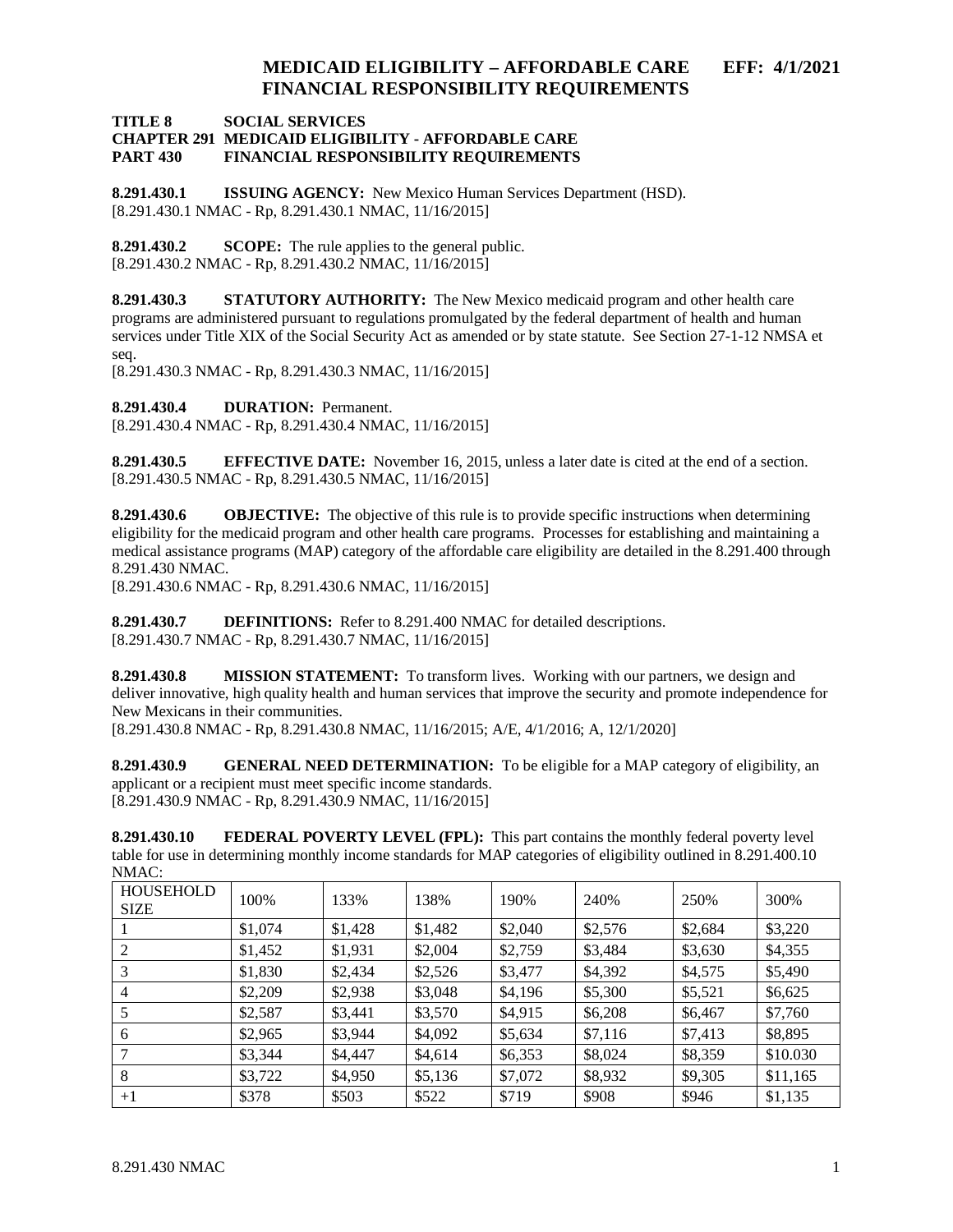[8.291.430.10 NMAC - Rp, 8.291.430.10 NMAC, 11/16/2015; A/E, 4/1/2016; A/E, 9/14/2017; A, 2/1/2018; A/E, 5/17/2018; A, 9/11/2018; A/E, 4/11/2019; A, 7/30/2019; A, 12/1/2020; A/E, 4/1/2021]

#### <span id="page-2-0"></span>**8.291.430.11 INCOME STANDARD FOR PREGNANT WOMEN AND PARENT CARETAKER**

**ELIGIBILITY:** This part contains the MAP category of pregnant women and parent caretaker eligibility's fixed monthly standard for an applicant or recipient:

| <b>HOUSEHOLD</b> | <b>MONTHLY INCOME</b> |  |  |  |
|------------------|-----------------------|--|--|--|
| <b>SIZE</b>      | <b>LIMIT</b>          |  |  |  |
|                  | \$451                 |  |  |  |
| 2                | \$608                 |  |  |  |
| 3                | \$765                 |  |  |  |
| 4                | \$923                 |  |  |  |
| 5                | \$1,080               |  |  |  |
| 6                | \$1,238               |  |  |  |
| 7                | \$1,395               |  |  |  |
| 8                | \$1,553               |  |  |  |
| $+1$             | \$158                 |  |  |  |

[8.291.430.11 NMAC - Rp, 8.291.430.11 NMAC, 11/16/2015]

<span id="page-2-1"></span>**8.291.430.12 INCOME DISREGARD:** A disregard of five percent of 100 percent of the current FPL, according to the applicant's or recipient's budget group size, will be given according to the Affordable Care Act (ACA) related category of eligibility. This income disregard will be subtracted from the countable income. [8.291.430.12 NMAC - Rp, 8.291.430.12 NMAC, 11/16/2015]

<span id="page-2-2"></span>**8.291.430.13 LIVING ARRANGEMENT:** All individuals listed on the MAP application are evaluated according to their living arrangement to determine if they can be included in an assistance group or budget group.

**A.** Extended living in the home: An individual physically absent from the home is a member of the assistance unit or budget group. Extended living in the home includes:

**(1)** attending college or boarding school;

**(2)** receiving treatment in a title XIX MAD enrolled facility (including institutionalized when meeting a nursing facility (NF) level of care (LOC) and intermediate care facilities for the mentally retarded (ICF-MRs);

**(3)** emergency absences: an applicant or recipient absent from the home due to an emergency, who is expected to return to the household, continues to be a member of the household;

**(4)** foster care placements: a minor applicant or minor recipient removed from the home by a child protective services agency (tribal, bureau of Indian affairs, or children, youth and families department) will be considered to be living in the home until the adjudicatory hearing; if the adjudicatory hearing results in custody being granted to some other entity, the minor applicant or minor recipient will be removed from the assistance unit and budget group;

**(5)** inmate of a public institution:

**(a)** see 8.200.410.15 NMAC for the definition of a public institution and an inmate

of a public institution;

**(b)** an inmate of a public institution is included in the household with other mandatory household members if he or she is expected to file a tax return or be claimed as a tax dependent; see 8.291.430.14 NMAC;

**(c)** an inmate of a public institution is not included in the household if he or she neither files a tax return nor is claimed as a tax dependent which requires that mandatory household members be living together; see 8.291.430.14 NMAC.

- **B.** Extended living in the home also includes:
	- **(1)** residential treatment centers;
	- **(2)** group homes; and
	- **(3)** free-standing psychiatric hospitals.

**C.** Living in the home with a parent caretaker: To be included in the assistance unit, a minor applicant or minor recipient must be living, or considered to be living, in the home of: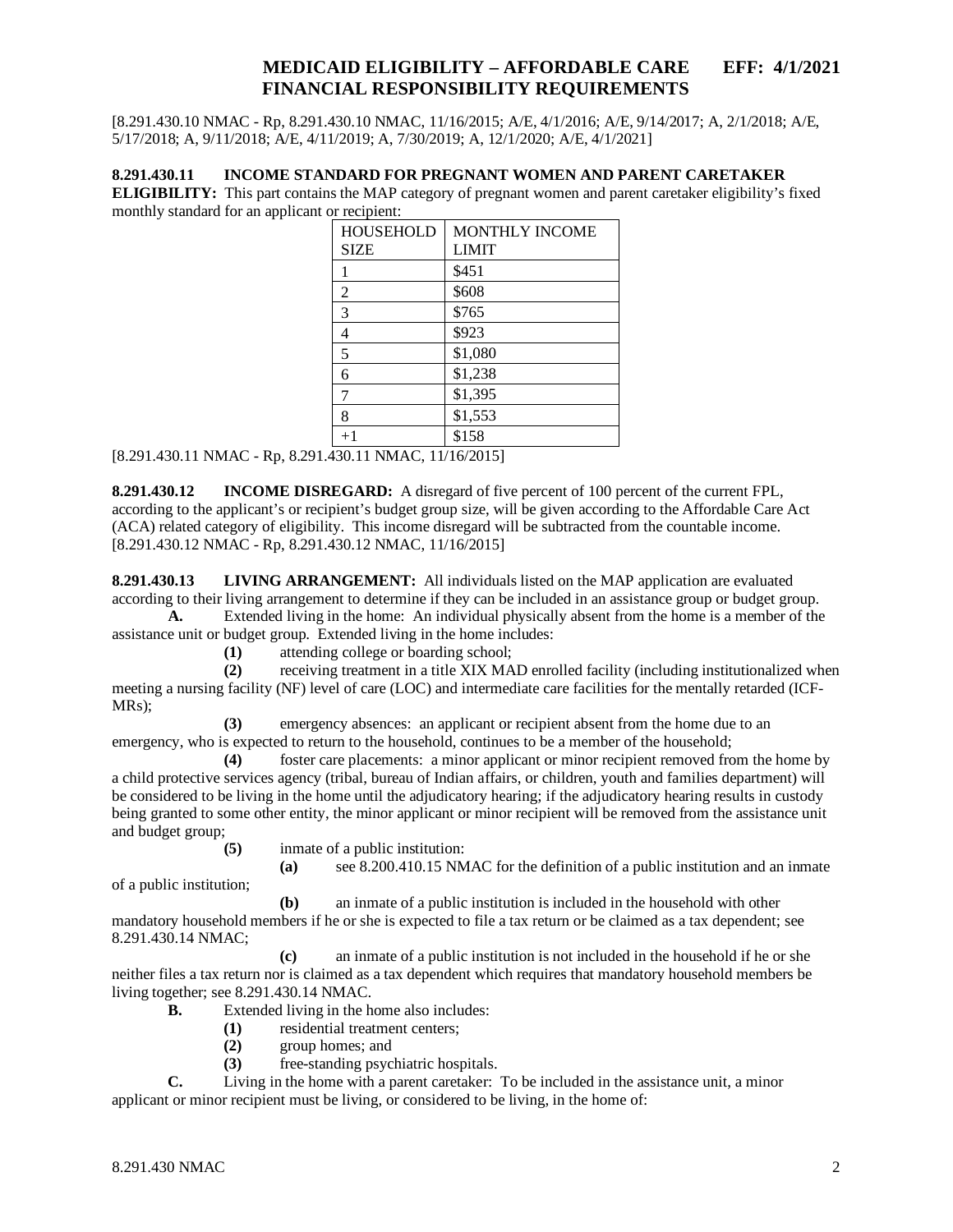**(1)** a biological or adoptive or step parent (there is a presumption that a child born to a married woman is the child of the husband); or

**(2)** a specified relative who:

**(a)** is related within the fifth degree of relationship by blood, marriage or adoption, as determined by New Mexico statute Chapter 45 - Uniform Probate Code; a relationship based upon marriage, such as "in-law" or "step" relationships, continues to exist following the dissolution of the marriage by divorce or death; and

**(b)** assumes responsibility for the day-to-day care and control of the minor applicant or minor recipient; the determination of whether an individual functions as the specified relative shall be made by the specified relative unless other information known to the worker clearly indicates otherwise;

**(3)** a minor applicant or minor recipient considered to be living in the home: a minor applicant or minor recipient is considered to be part of the assistance unit and budget group as evidenced by the minor applicant's or minor recipient's customary physical presence in the home; if a he or she is living in more than one household, the following applies:

**(a)** the custodial parent is the parent with whom the minor applicant or minor recipient lives the greater number of nights; or

**(b)** if the minor applicant or minor recipient spends equal amounts of time with each household, the minor applicant or minor recipient shall be considered to be living in the household of the parent with the higher modified adjusted gross income (MAGI).

**D.** For individuals for whom the state must complete a determination of income either based on MAGI or for MAGI-excepted groups:

**(1)** MAD recognizes same-sex couples as spouses, if they are legally married under the laws of the state, territory, or foreign jurisdiction in which the marriage was celebrated; and

**(2)** for an applicant or recipient whose MAP category of eligibility is based on the eligibility for any other HSD benefit program and for which income is not used in the eligibility determination, the applicant's or recipient's marital status will not be used in making the eligibility determination; the applicant's or recipient's MAP category of eligibility will continue to be based on the determination of eligibility of the other HSD applicable benefits.

[8.291.430.13 NMAC - Rp, 8.291.430.13 NMAC, 11/16/2015]

<span id="page-3-0"></span>**8.291.430.14 BASIS FOR DEFINING THE ASSISTANCE UNIT AND BUDGET GROUPS:** At the time of a MAP application, an applicant or recipient and ISD shall identify everyone who is to be considered for inclusion in an assistance unit and budget group. The composition of the assistance unit and budget group is based on the following factors:

**A.** Assistance group: the assistance unit includes an applicant or recipient who applies and who is determined to meet a MAP category of eligibility found in 8.291.430.10 NMAC.

**B.** Budget group: the budget group consists of the following types and will be established on an individual basis:

**(1)** tax filers and dependents: households that submit a MAP application where an applicant or a recipient intends to file for federal taxes or will be claimed as a dependent on federal income taxes for the current year:

**(a)** the budget group will consist of applicants or recipients who are listed on the MAP application as the taxpayer and tax dependents;

**(b)** if there are multiple taxpayers listed on a single MAP application, the budget group(s) will be established based on who the taxpayer intends to claim as a dependent (including the taxpayer); only the taxpayer and his or her child and tax dependent (dependent) listed on the MAP application will be considered as part of the budget group;

**(c)** in the case of an applicant or recipient married couple living together, each spouse will be included in the household of the other spouse, regardless of whether they expect to file a joint tax return, a separate tax return or whether one spouse expects to be claimed as a tax dependent by the other spouse;

**(d)** exceptions to tax filer rules: the following applicants or recipients will be treated as non-filers:

**(i)** an applicant or a recipient other than a spouse or a biological, adopted, or step child who expect to be claimed as a tax dependent by another taxpayer outside of the household;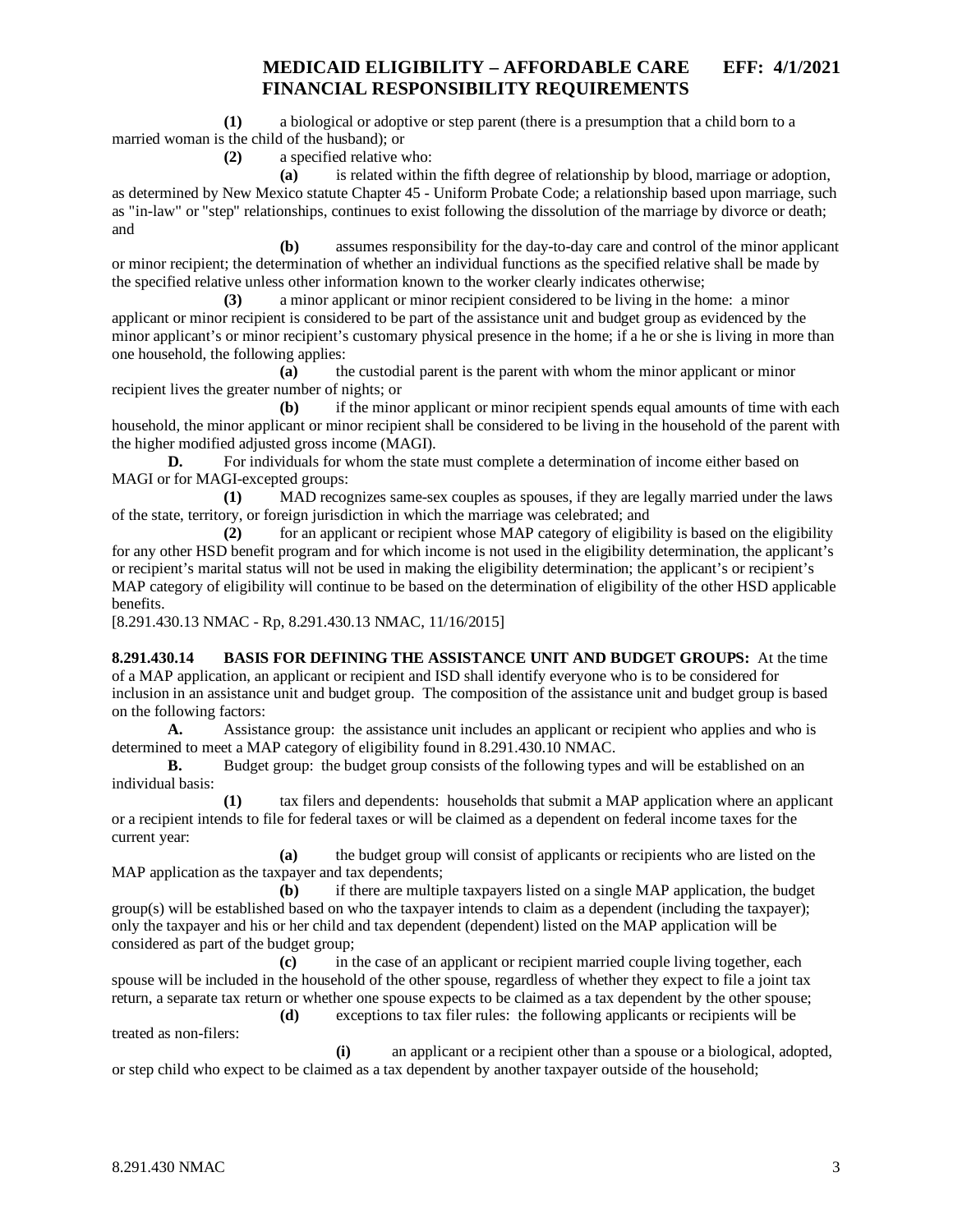**(ii)** an applicant or a recipient under 19 who expect to be claimed by one parent as a tax dependent and are living with both parents but whose parents do not expect to file a joint tax return; and

**(iii)** an applicant or a recipient under 19 who expect to be claimed as a tax

dependent by a non-custodial parent.

**(2)** individuals who neither file a tax return nor are claimed as a tax dependent: in the case of applicants or recipients who do not expect to file a federal tax return and do not expect to be claimed as a tax dependent for the taxable year in which a MAP category of eligibility is being made, or meet an exception to tax filer requirements in Paragraph (1) of Subsection B of 8.291.430.14 NMAC, the budget group consists of the applicant or recipient and, if living with the applicant or recipient:

- **(a)** the applicant's or recipient's spouse;
- **(b)** the applicant's and recipient's natural, adopted and step children under the age

of 19; and

**(c)** in the case of applicants or recipients under the age of 19, the applicant's or recipient's natural, adopted and step parents and natural, adoptive and step siblings under the age of 19.

**(3)** households may submit a MAP application that includes both filer and non-filers as defined in Subsections A and B of 8.291.430.14 NMAC; the budget group(s) will be organized using the filer and non-filer concepts, and eligibility will be established on an individual basis. [8.291.430.14 NMAC - Rp, 8.291.430.14 NMAC, 11/16/2015]

<span id="page-4-0"></span>**8.291.430.15 INCOME STANDARDS:** Verification of income, both earned and unearned, is mandatory for all MAP categories of ACA related eligibility. Verification methods can be found at 8.291.410 NMAC.

**A.** All income will be calculated as defined by Section 36B of the Federal Tax Code to produce a MAGI. This amount is compared to the FPL for the appropriate MAP category of eligibility and household size.

**B.** MAGI is calculated using the methodologies defined in Section 36B(d)(2)(B) of the Federal Tax Code, with the following exceptions:

**(1)** an amount received as a lump sum is counted as income only in the month received except for qualified lottery and gambling winnings per Subsection D of 8.291.430.15 NMAC;

**(2)** scholarships, awards, or fellowship grants used for education purposes and not for living expenses are excluded from income;

**(3)** the following American Indian or Alaska native exceptions are excluded from income:

**(a)** distributions from Alaska native corporations and settlement trusts;

**(b)** distributions from any property held in trust, subject to federal restrictions, located within the most recent boundaries of a prior federal reservation, or otherwise under the supervision of the secretary of the interior;

**(c)** distributions and payments from rents, leases, rights of way, royalties, usage rights, or natural resource extraction and harvest from;

**(i)** rights of ownership or possession in any lands described in Subsection B of 8.291.430.15 NMAC; or

**(ii)** federally protected rights regarding off-reservation hunting, fishing, gathering, or usage of natural resources;

**(d)** distributions resulting from real property ownership interests related to natural resources and improvements;

**(i)** located on or near a reservation or within the most recent boundaries of a prior federal reservation; or

real property ownership interests.

**(ii)** resulting from the exercise of federally-protected rights relating to such

**(e)** payments resulting from ownership interests in or usage rights to items that have unique religious, spiritual, traditional, or cultural significance or rights that support subsistence or a traditional lifestyle according to applicable tribal law or custom; and

**(f)** student financial assistance provided under the bureau of Indian affairs

education programs.

**C.** Certain income of children and tax dependents: The following are not included in household income:

**(1)** The MAGI-based income of an applicant or recipient who is included in the household of his or her natural, adopted, or step parent and who is not expected to be required to file a tax return under Section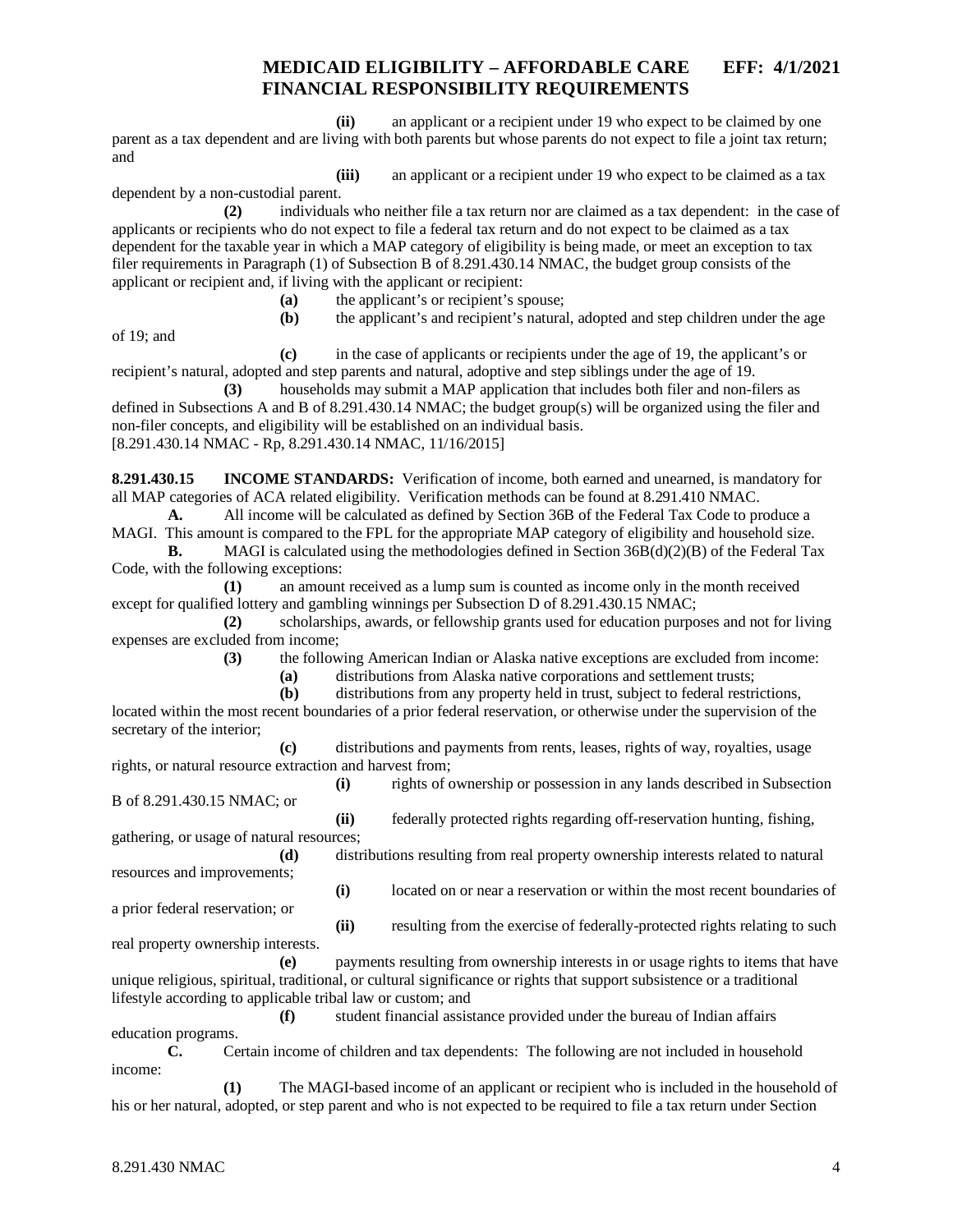$6012(a)(1)$  of the Internal Revenue Code for the taxable year in which a MAP category of eligibility is being determined, is not included in household income whether or not the applicant or recipient files a tax return.

**(2)** The MAGI-based income of an applicant's or recipient's dependent who is not expected to be required to file a tax return under Section  $6012(a)(1)$  of the Internal Revenue Code for the taxable year in which a MAP category of eligibility is being determined is not included in the household income of the taxpayer whether or not such dependent files a tax return.

**D.** Qualified lottery and gambling winnings are included in MAGI-based income based on the following:

**(1)** Qualified lottery winnings are defined as winnings from sweepstakes, lottery, or pool described in section 4402 of the internal revenue code (which generally requires that these particular activities be conducted by a state agency or under the authority of state law), or winnings from a lottery operated by a multistate or multijurisdictional lottery association or tribe. Multijurisdictional lotteries include those that include multiple entities of government. Qualified lottery winnings apply to the single payout option. Lottery winnings paid out in installments are not considered qualified lottery winnings and are treated as recurring income that can be prorated over a twelve-month period to determine an average current monthly income for medicaid.

**(2)** Income that is received as a lump sum from monetary winnings from gambling is included in MAGI-based income. Gambling winnings include betting pools, wagers placed through bookmakers, slot machines, roulette wheels, dice tables, lotteries, bolita or number games, or the selling of chances therein including tribal winnings.

**(3)** Non-cash prizes, like a car or boat, are not counted as qualified lottery winnings or monetary winnings from gambling and are counted as lump sum income in the month received.

**(4)** Formula for counting qualified lottery or gambling winnings: For qualified winnings from lotteries or gambling occurring on or after January 1, 2018, the following formula applies for counting income:

**(a)** winnings less than \$80,000 are counted in the month received;

**(b)** winnings of \$80,000 but less than \$90,000 are counted as income over two months with an equal amount counted in each month;

**(c)** for every additional \$10,000 one month is added to the period over which total winnings are divided, in equal installments, and counted as income;

**(d)** the maximum period of time over which winnings may be counted is 120 months, which would apply for winnings of \$1,260,000 and above. HSD in the notice of case action (NOCA) notifies individuals of the date on which the lottery or gambling winnings no longer will be counted for the purposes of medicaid eligibility; and

**(e)** the formula for counting winnings is applied separately to each instance of winnings.

**(5)** Lottery or gambling winnings count as MAGI-based income over multiple months only for the individual receiving the winnings in the household. For other individuals in the household, the winnings count only in the month received in determining their MAGI-based income eligibility.

**(6)** Verification of lottery winnings: HSD requires verification of lottery winnings, but will first access electronic data sources, if available, before requesting documentation.

**(7)** Hardship exemption: HSD allows for an exemption of the counting of lottery winnings if the applicant or recipient with the lottery winnings can demonstrate an undue medical hardship such that the applicant or recipient's health or life would be endangered. An applicant or recipient must submit a written request along with supporting documentation. A decision regarding a medical hardship exemption will be made within 30 calendar days of receipt of the written request. Notice of the exemption decision will be mailed to the applicant or recipient. If an exemption is approved, then an eligibility determination will be made without counting lottery winnings. If an exemption is denied, then the applicant or recipient can request an HSD administrative hearing pursuant to 8.352.2 NMAC. Hardship exemption request information is contained in the NOCA.

**E.** Parent mentor compensation: A parent mentor is a parent or guardian of a medicaid eligible child who is trained to assist families with children who have no health insurance coverage with respect to improving the social determinants of the health of such children. Section 3004 of the HEALTHY KIDS Act excludes certain parent mentor compensation from the MAGI calculation. The disregard of parent mentor income applies only in the case of parent mentors working with a grantee organization under section 2113 of the Social Security Act. Nominal amounts paid as a stipend, wages, or other compensation for participation as a parent mentor in a grant-funded program under section 2113 of the Act are excluded from income. A nominal amount is defined as \$1,600 per month. Parent mentor income above \$1,600 per month is counted in the MAGI calculation.